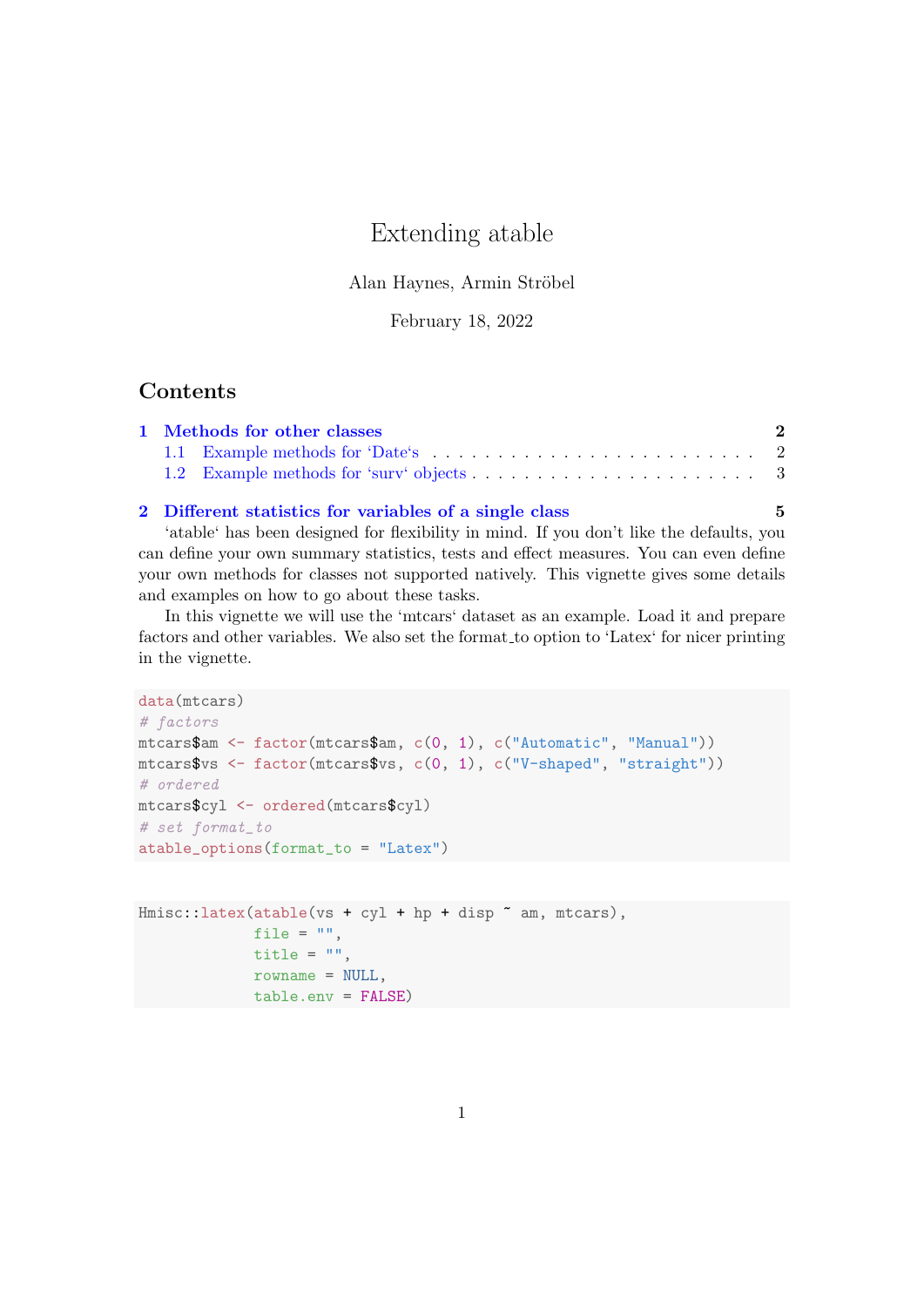| Group           | Automatic   | Manual     | p      | $_{\rm stat}$ | Effect Size (CI)        |
|-----------------|-------------|------------|--------|---------------|-------------------------|
| Observations    |             |            |        |               |                         |
|                 | 19          | 13         |        |               |                         |
| <b>VS</b>       |             |            |        |               |                         |
| V-shaped        | $63\%$ (12) | $46\%$ (6) | 0.56   | 0.35          | 2(0.38; 11)             |
| straight        | $37\%$ (7)  | $54\%$ (7) |        |               |                         |
| missing         | $0\%$ (0)   | $0\%$ (0)  |        |               |                         |
| cyl             |             |            |        |               |                         |
| 4               | $16\%$ (3)  | $62\%$ (8) | 0.0039 | 194           | 0.57(0.18; 0.81)        |
| 6               | $21\%$ (4)  | $23\%$ (3) |        |               |                         |
| 8               | $63\%$ (12) | $15\% (2)$ |        |               |                         |
| missing         | $0\%$ (0)   | $0\%$ (0)  |        |               |                         |
| hp              |             |            |        |               |                         |
| Mean $(SD)$     | 160(54)     | 127(84)    | 0.038  | 0.51          | $0.49$ ( $-0.25$ ; 1.2) |
| valid (missing) | 19(0)       | 13(0)      |        |               |                         |
| disp            |             |            |        |               |                         |
| Mean $(SD)$     | 290(110)    | 144 (87)   | 0.0013 | 0.69          | 1.4(0.62; 2.3)          |
| valid (missing) | 19(0)       | 13(0)      |        |               |                         |

## <span id="page-1-0"></span>1 Methods for other classes

'atable' only support numeric, factor and ordered classes by default. If you want to use unsupported classes, e.g. 'Date' or 'surv', you can define methods for them reasonably easily.

### <span id="page-1-1"></span>1.1 Example methods for 'Date's

There are no methods for 'Date's in 'atable'. We can define them easily though. If we want the minimum, median and maximum dates, we could define the statistics function as follows. The class of the output here is important - it is used to choose the appropriate formatting function.

```
statistics.Date \leftarrow function(x, \ldots){
  out \leq list(min = min(x, na.rm = TRUE),
               med = median(x, na.rm = TRUE),max = max(x, na.rm = TRUE))class(out) <- c("statistics_date", class(out))
  out
}
```
The suitable formatting function for that might be the following to put minimum and maximum on one line followed by the median on the next. The factor is required to avoid reordering the rows.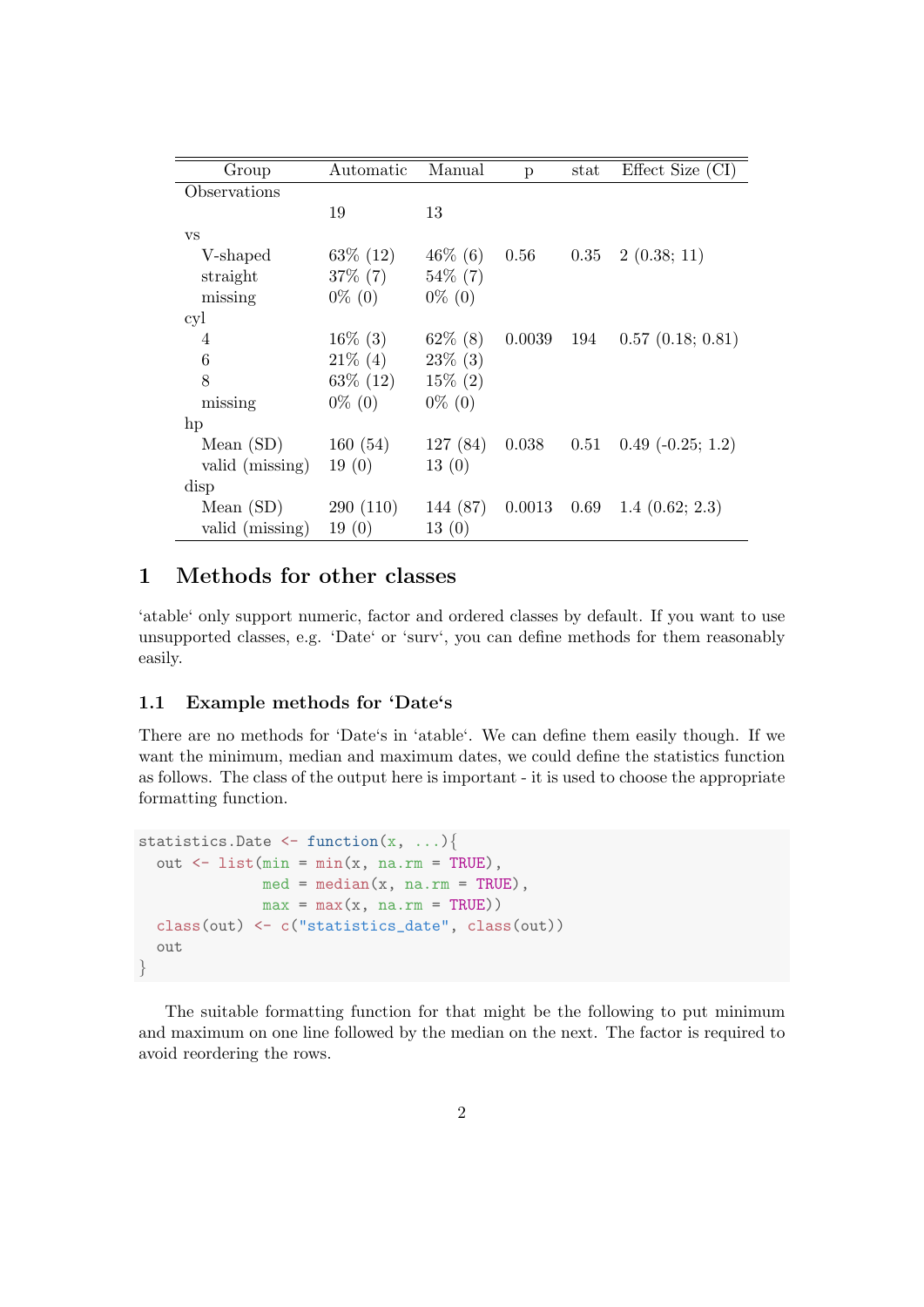```
format_statistics.statistics_date <- function(x, ...){
  z <- c("Min ; Max", "Median")
  out \leq data.frame(tag = factor(z, z),
                    value = c(paste(x$min, x$max, sep = "; "),
                              as.character(x$med)),
                    stringsAsFactors = FALSE)
  return(out)
}
```

```
# add a date variable to mtcars
mtcars$date <- as.Date(runif(nrow(mtcars), 0, 365*10), "1990-01-01")
Hmisc::latex(atable(mtcars, "date"),
             file = ",
             title = ",
             rowname = NULL,
             table.env = FALSE)
```

| Group        | value                  |  |  |
|--------------|------------------------|--|--|
| Observations |                        |  |  |
|              | 32                     |  |  |
| date         |                        |  |  |
| $Min$ ; Max  | 1991-03-01; 1999-03-05 |  |  |
| Median       | 1994-05-24             |  |  |

If comparing two or more groups, then suitable 'two sample htest' and 'multi sample htest' functions should also be defined.

### <span id="page-2-0"></span>1.2 Example methods for 'surv' objects

Probably more useful than the 'Date' methods would be 'surv' objects, as defined by the 'survival' package.

First we add a 'surv' object to 'mtcars' by creating an observation time point approximately 10 years after the date we defined previously. We then calculate the time between these two time points and define an indicator whether an event occured, in this case the car no longer being road-worthy.

```
# add some survival data (use 'date' as the timepoint)
if (requireNamespace("survival", quietly = TRUE)) {
 mtcars$date2 <- mtcars$date + round(rnorm(nrow(mtcars), 10, 4)) # end date
 mtcars$time <- as.numeric(mtcars$date2 - mtcars$date) # time
 mtcars$not_road_worthy <- rbinom(nrow(mtcars), 1, .2) # 'survived'?
```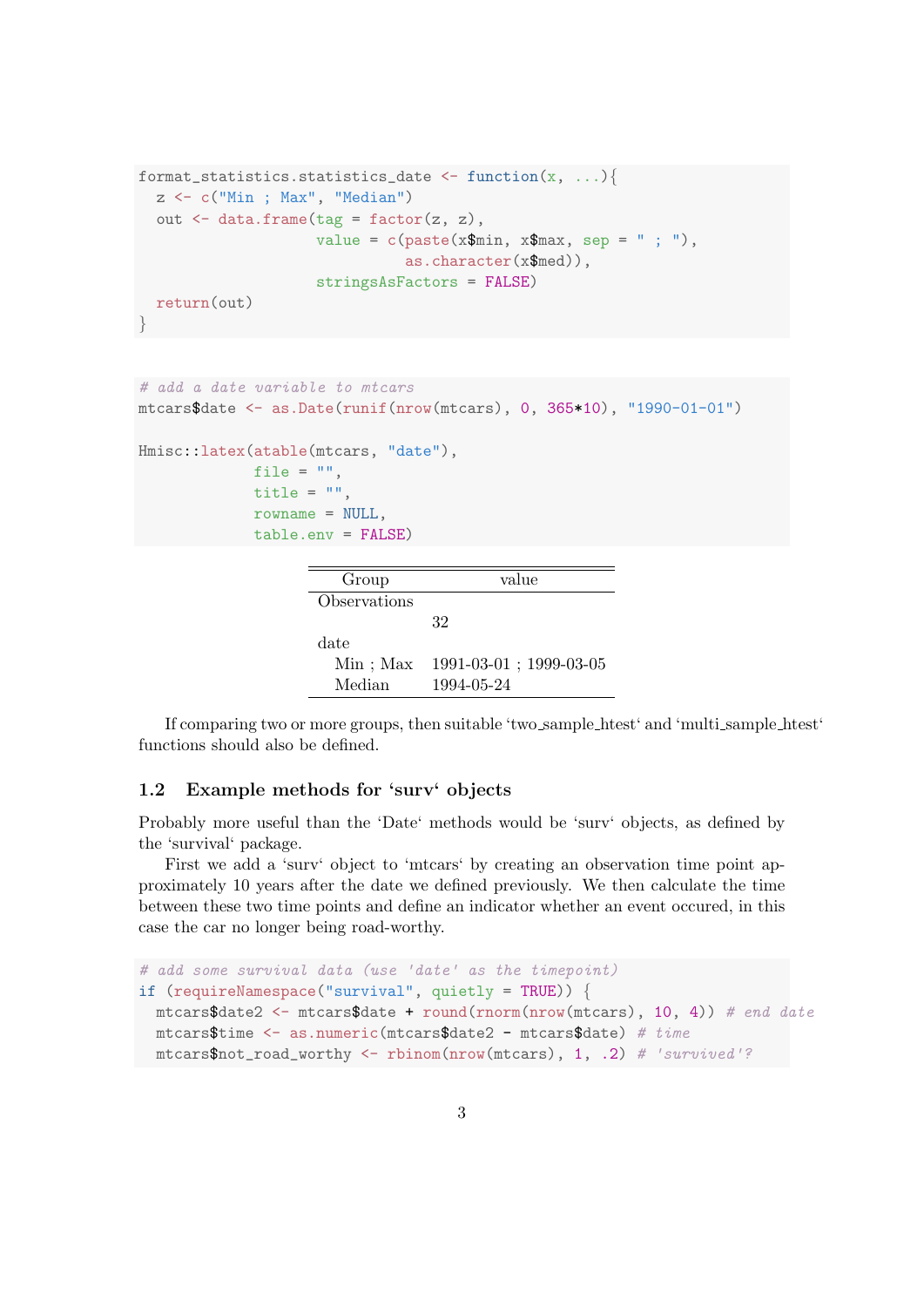```
mtcars$surv <- with(mtcars, survival::Surv(time, not_road_worthy))
} else {
 ## do nothing
}
```
Now we need the appropriate methods for 'atable'. Mean survival time is a common choice for time-to-event analyses. Similarly, the Mantel-Haenszel test is a used to compare two curves.

```
if (requireNamespace("survival", quietly = TRUE)) {
  # statistics function
  statistics. Surv \leftarrow function(x, \ldots)survfit_object <- survival::survfit(x " 1)# copied from survival::print.survfit
    out <- survival:::survmean(survfit_object, rmean = "common")
    return(list(mean_survival_time = out$matrix["*rmean"],
                SE = out$matrix["*se(rmean)"]))
  }
  # testing function
  two_sample_htest.Surv <- function(value, group, ...){
    survdiff_result <- survival::survdiff(value~group, rho=0)
    # copy from survival::print.survdiff
   etmp <- survdiff_result$exp
   df <- (sum(1 * (etmp > 0))) - 1p <- 1 - stats::pchisq(survdiff_result$chisq, df)
    return(list(p = p, stat = survivaliff\_result$chisq))}
\} else \{## do nothing
}
```
We can then use them with the variables we defined in mtcars...

```
if (requireNamespace("survival", quietly = TRUE)) {
  Hmisc::latex(atable(surv \tilde{ } am, mtcars),
               file = ",
               title = ".
               rowname = NULL,
                table.env = FALSE)
} else {
  ## do nothing
}
```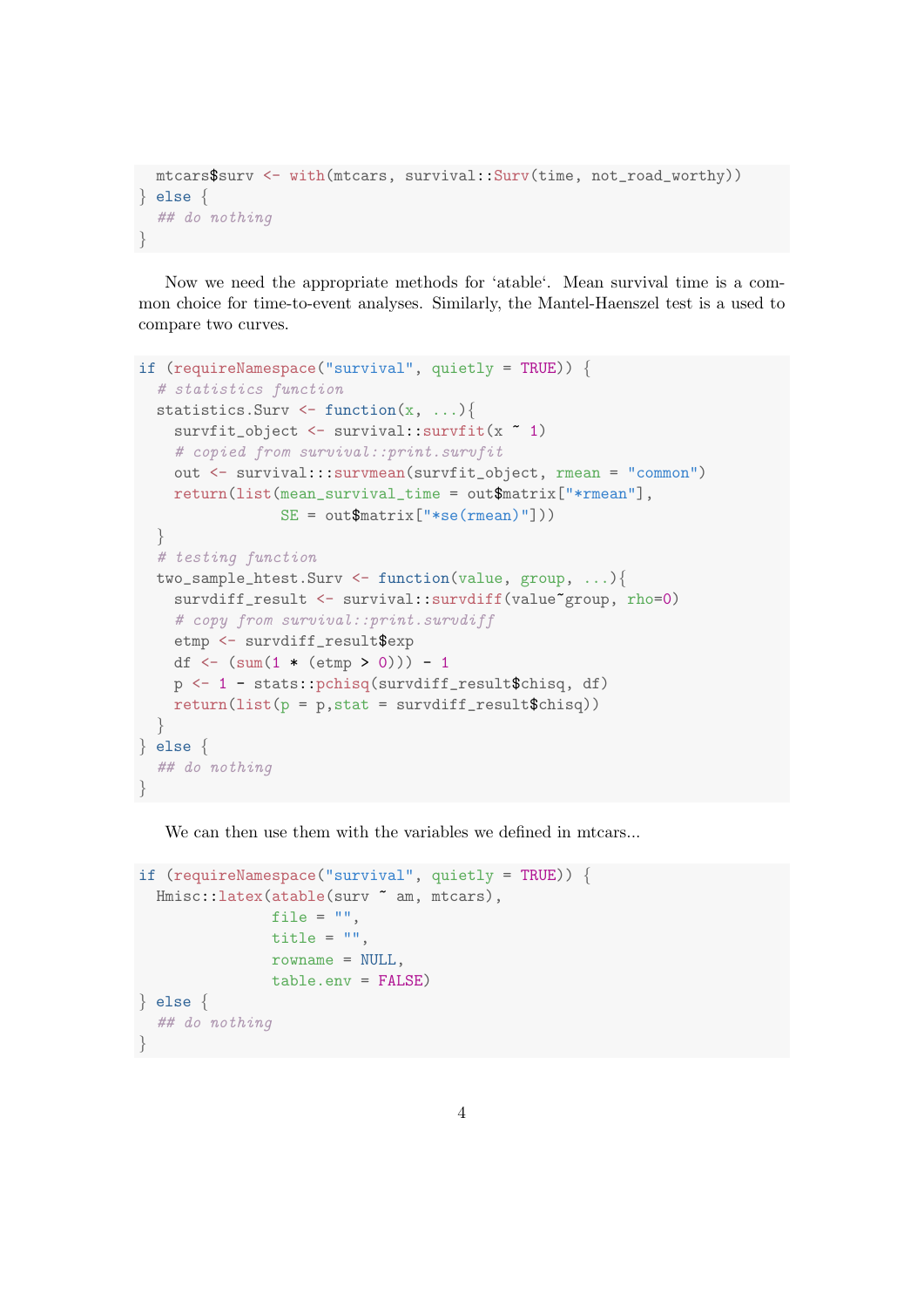| Group              | Automatic Manual |     | D                 | stat |
|--------------------|------------------|-----|-------------------|------|
| Observations       |                  |     |                   |      |
|                    | 19               | 13  |                   |      |
| surv               |                  |     |                   |      |
| mean_survival_time | NA               | N A | $0.52 \quad 0.41$ |      |
| SE.                | NА               | NΑ  |                   |      |

An appropriate formatting function could be defined as above for 'Date's.

## <span id="page-4-0"></span>2 Different statistics for variables of a single class

In the 'mtcars' example, suppose we want to summarize 'hp' by mean and SD and 'disp' by median and quartiles. Mean and SD are the default statistics for numeric variables in 'atable' so we only have to worry about 'disp'. To accomplish this, we can use the same method as we used above for 'Date' variables - we will define new functions for a new class. We will assign the new class, which we will call 'numeric2', to 'disp' and define new functions to handle it.

```
# add numeric2 to the class of disp
class(mtcars$disp) <- c("numeric2", class(mtcars$disp))
# subsetting function for numeric2 class
'[.numeric2' \leq function(x, i, j, ...){
  y \leftarrow unclass(x)[i, ...]
  class(y) \leftarrow c("numeric2", class(y))
  y
}
```
The subsetting function is used to retain the class of the variable (otherwise it reverts to a numeric in this case). We didn't need to do this above as the relevant function for the 'Date' and 'surv' classes already exist.

Next we define functions to calculate the statistics that we want to use. These both have to return named lists.

```
# statistics function
statistics.numeric2 <- function(x, \ldots){
  statistics_out <- list(Median = median(x, na.rm = TRUE),
                         p25 =quantile(x, 0.25, na.rm = TRUE),
                         p75 =quantile(x, 0.75, na.rm = TRUE))
  class(statistics_out) <- c("statistics_numeric2", class(statistics_out))
  # We will need this new class later to specify the format
 return(statistics_out)
}
```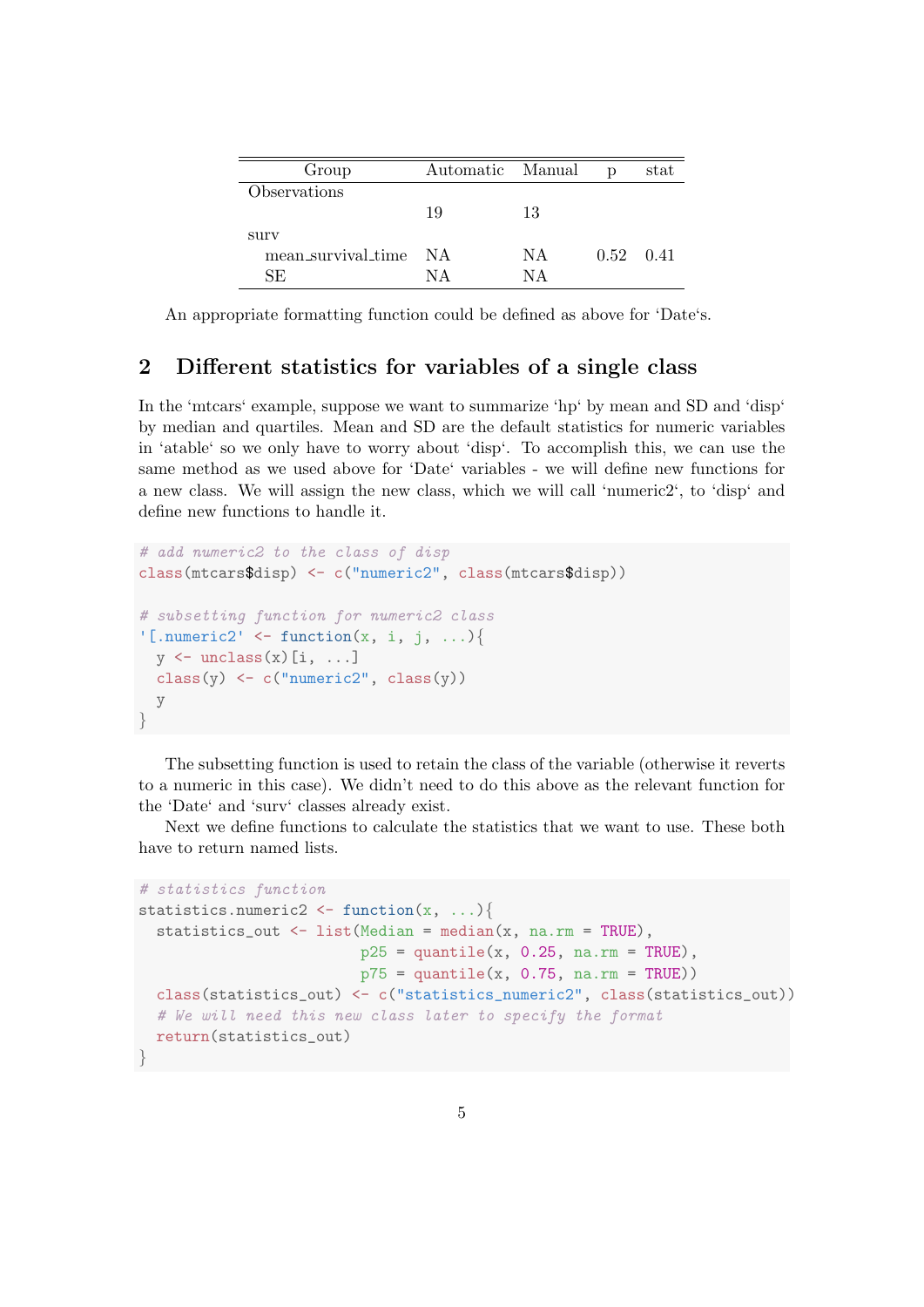```
# testing function
two_sample_htest.numeric2 <- function(value, group, ...){
 d \leftarrow data-frame(value = value, group = group)test_out <- stats::wilcox.test(value ~ group, d)
 return(test_out)
}
```
Now we can test to see if our new class has been identified and used correctly.

```
Hmisc::latex(atable(vs + cyl + hp + disp * am, mtcars),file = ",
            title = ",
            rowname = NULL,
             table.env = FALSE)
```

| Group           | Automatic   | Manual     | p       | stat | Effect Size (CI)   |
|-----------------|-------------|------------|---------|------|--------------------|
| Observations    |             |            |         |      |                    |
|                 | 19          | 13         |         |      |                    |
| <b>VS</b>       |             |            |         |      |                    |
| V-shaped        | $63\%$ (12) | $46\%$ (6) | 0.56    | 0.35 | 2(0.38; 11)        |
| straight        | $37\%$ (7)  | $54\%$ (7) |         |      |                    |
| missing         | $0\%$ (0)   | $0\%$ (0)  |         |      |                    |
| cyl             |             |            |         |      |                    |
| 4               | $16\%$ (3)  | $62\%$ (8) | 0.0039  | 194  | 0.57(0.18; 0.81)   |
| 6               | $21\%$ (4)  | $23\%$ (3) |         |      |                    |
| 8               | $63\%$ (12) | $15\% (2)$ |         |      |                    |
| missing         | $0\%$ (0)   | $0\%$ (0)  |         |      |                    |
| hp              |             |            |         |      |                    |
| Mean $(SD)$     | 160(54)     | 127(84)    | 0.038   | 0.51 | $0.49(-0.25; 1.2)$ |
| valid (missing) | 19(0)       | 13(0)      |         |      |                    |
| disp            |             |            |         |      |                    |
| Median          | 276         | 120        | < 0.001 |      |                    |
| p25             | 196         | 79         |         |      |                    |
| p75             | 360         | 160        |         |      |                    |

We probably don't want to have the quartiles beneath the median so we can also define a formatting function. The 'format statistics' function should return a dataframe with variable tag (as a factor to retain ordering) and value (most likely a string). The class is no longer 'numeric2' but 'statistics numeric2' as defined in the 'statistics.numeric2' function.

```
format_statistics.statistics_numeric2 <- function(x, ...){
out <- data.frame(
```